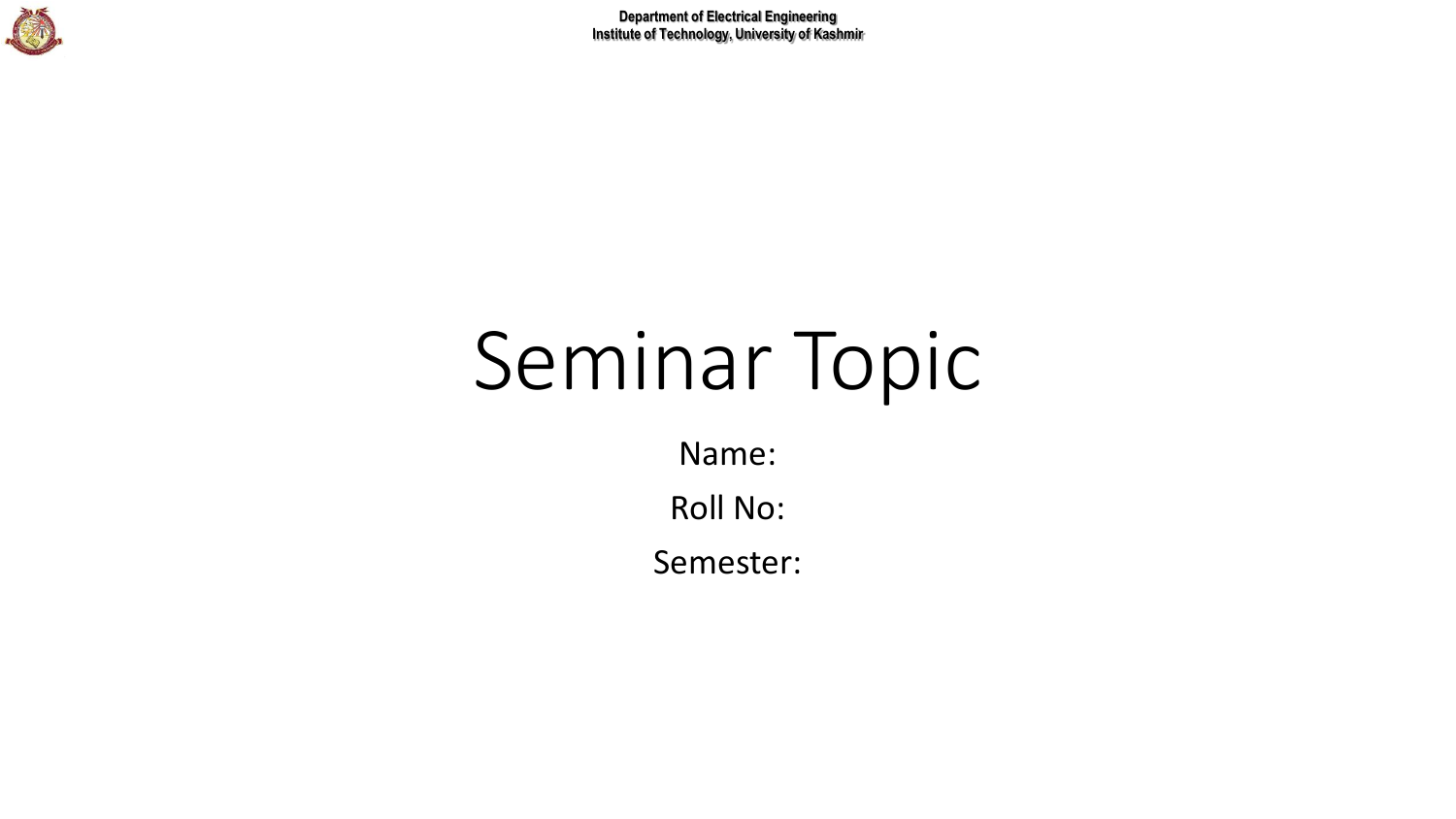

#### Contents

- Introduction
- Literature Survey
- Theory
- Circuit/Block diagram
- Mathematical Model
- Observations/Results
- Conclusion

The contents listed above are general guide. Neither necessary and not restricted to.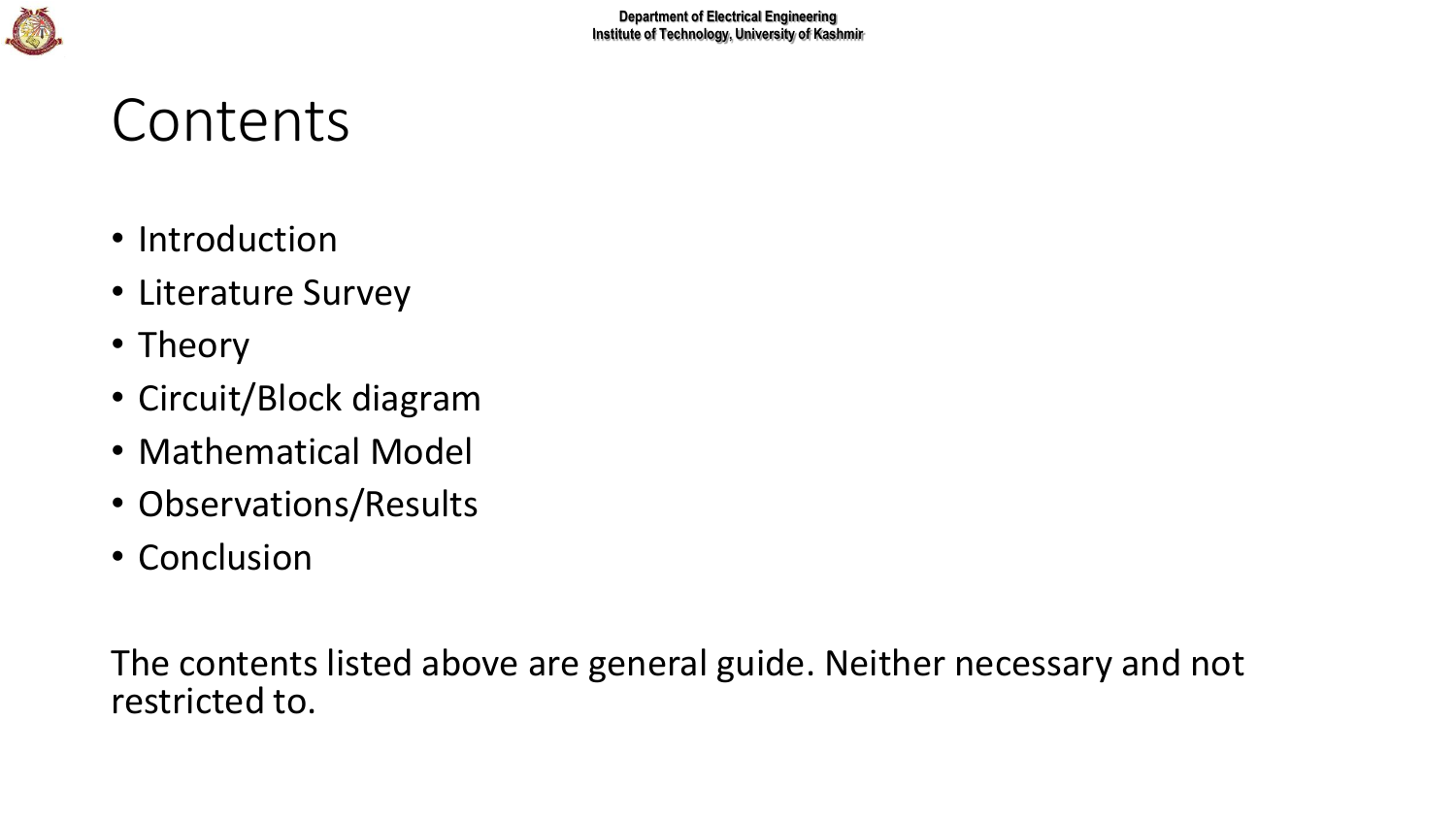

#### Introduction

- Briefly highlight your topic.
- Focus on
	- What it is
	- Why it is used
	- Where it is used (Applications)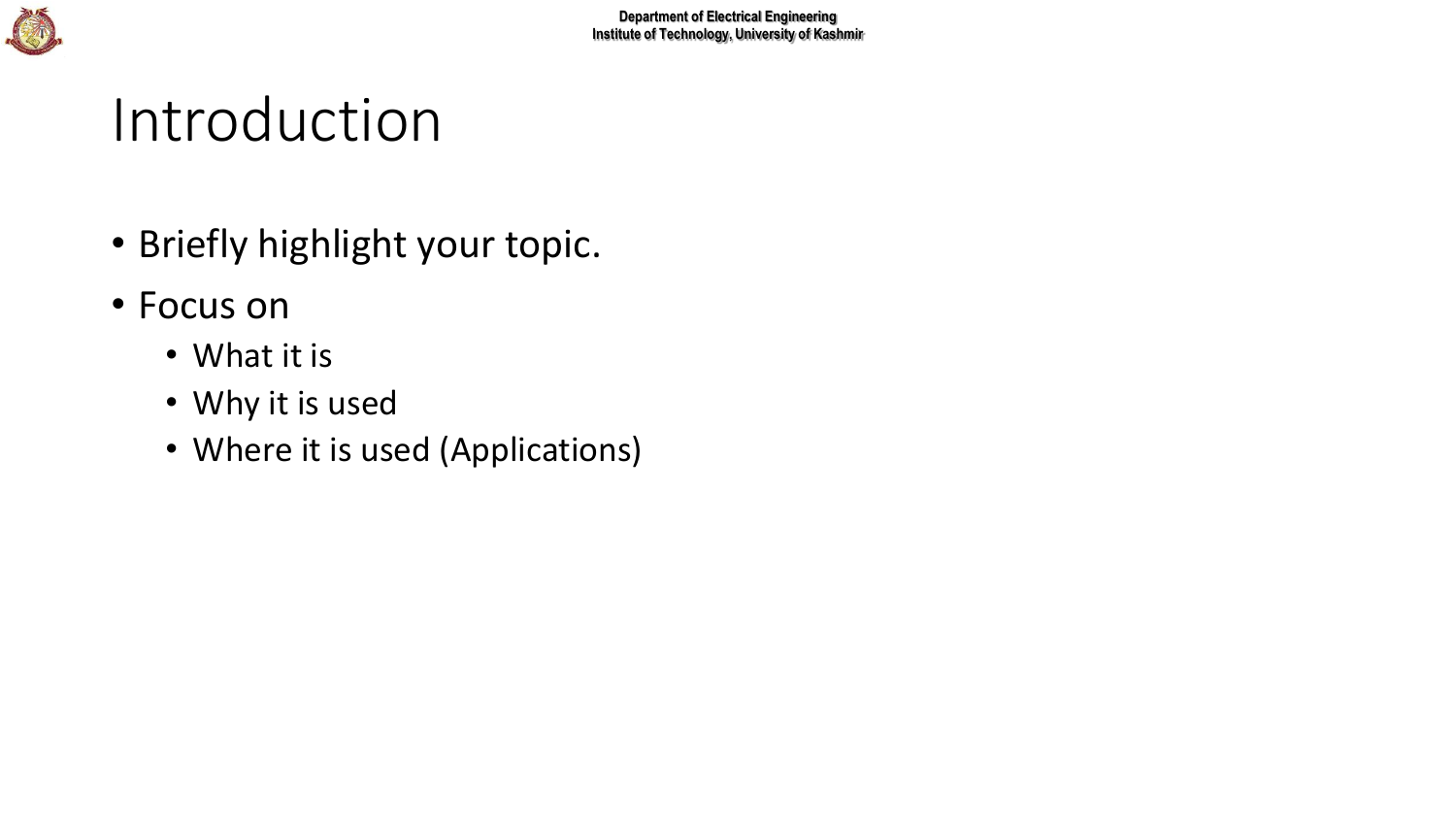

**Department of Electrical Engineering Institute of Technology, University of Kashmir**

# Objectivity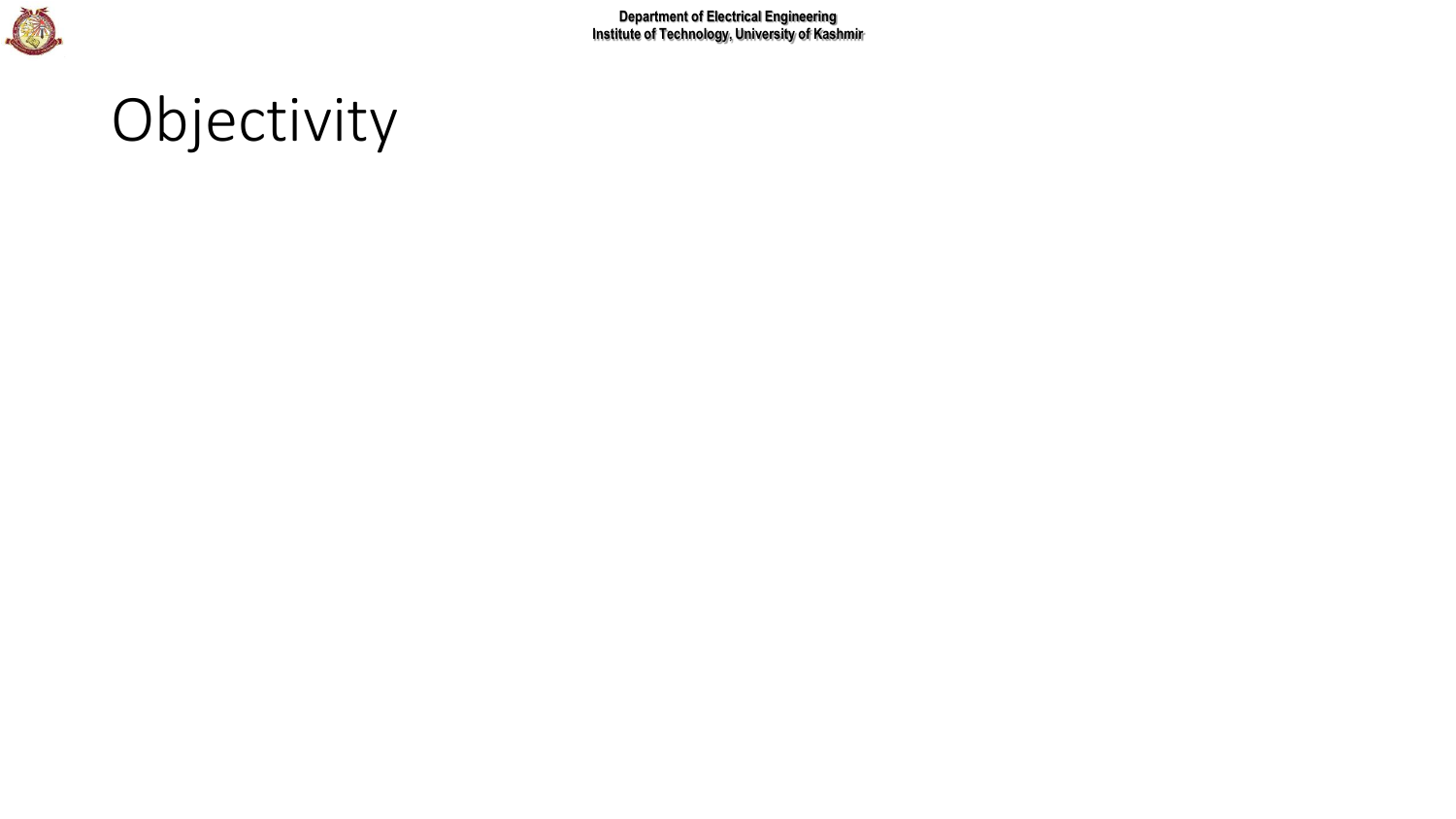

#### Literature Survey

- Discuss the Literature related to the topic available through different resources (Internet, books, journals, conferences, magazines, dissertations etc.)
- 2 to 3 slides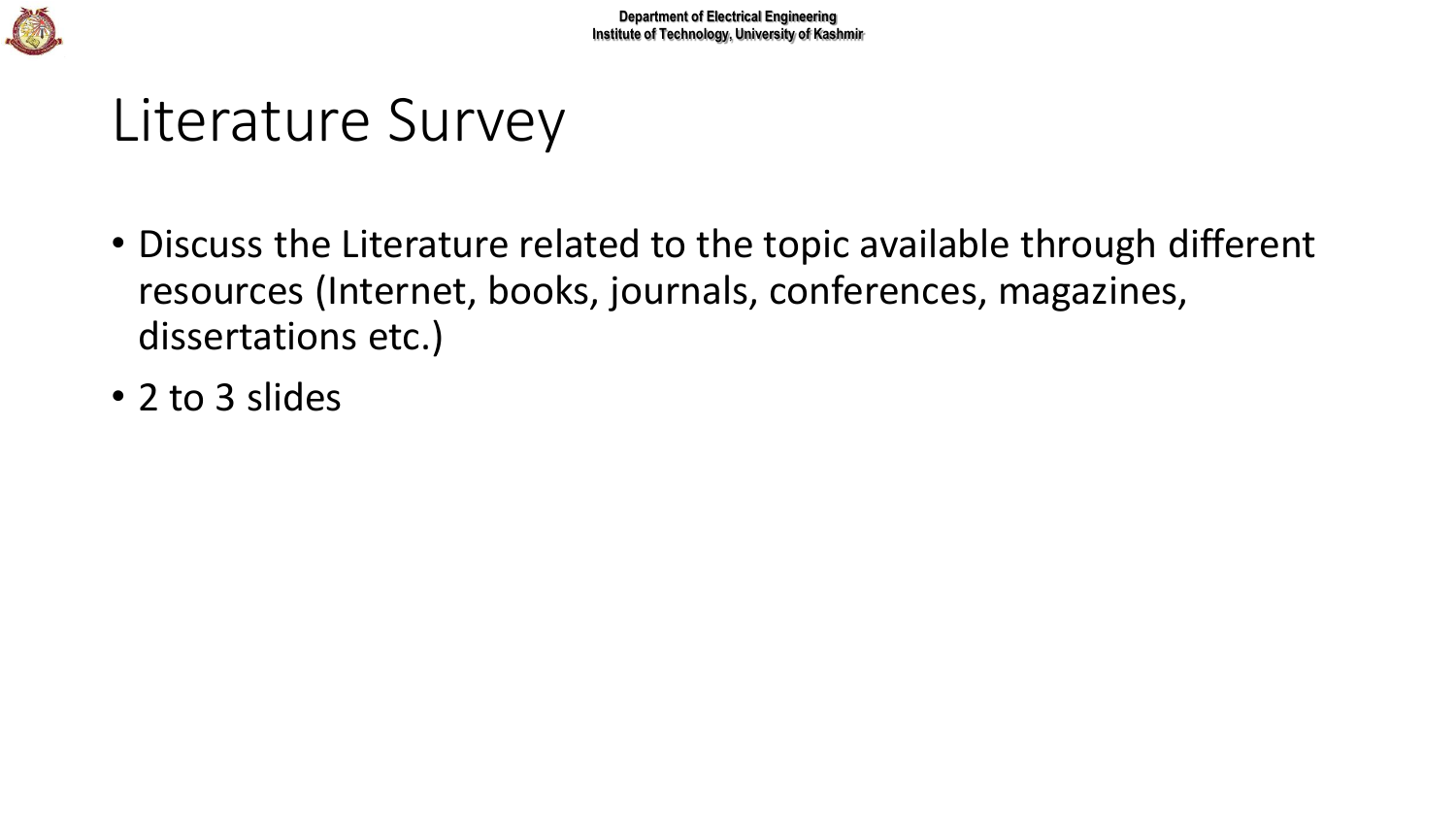

# Theory

• Discuss the theory in light of the Literature survey.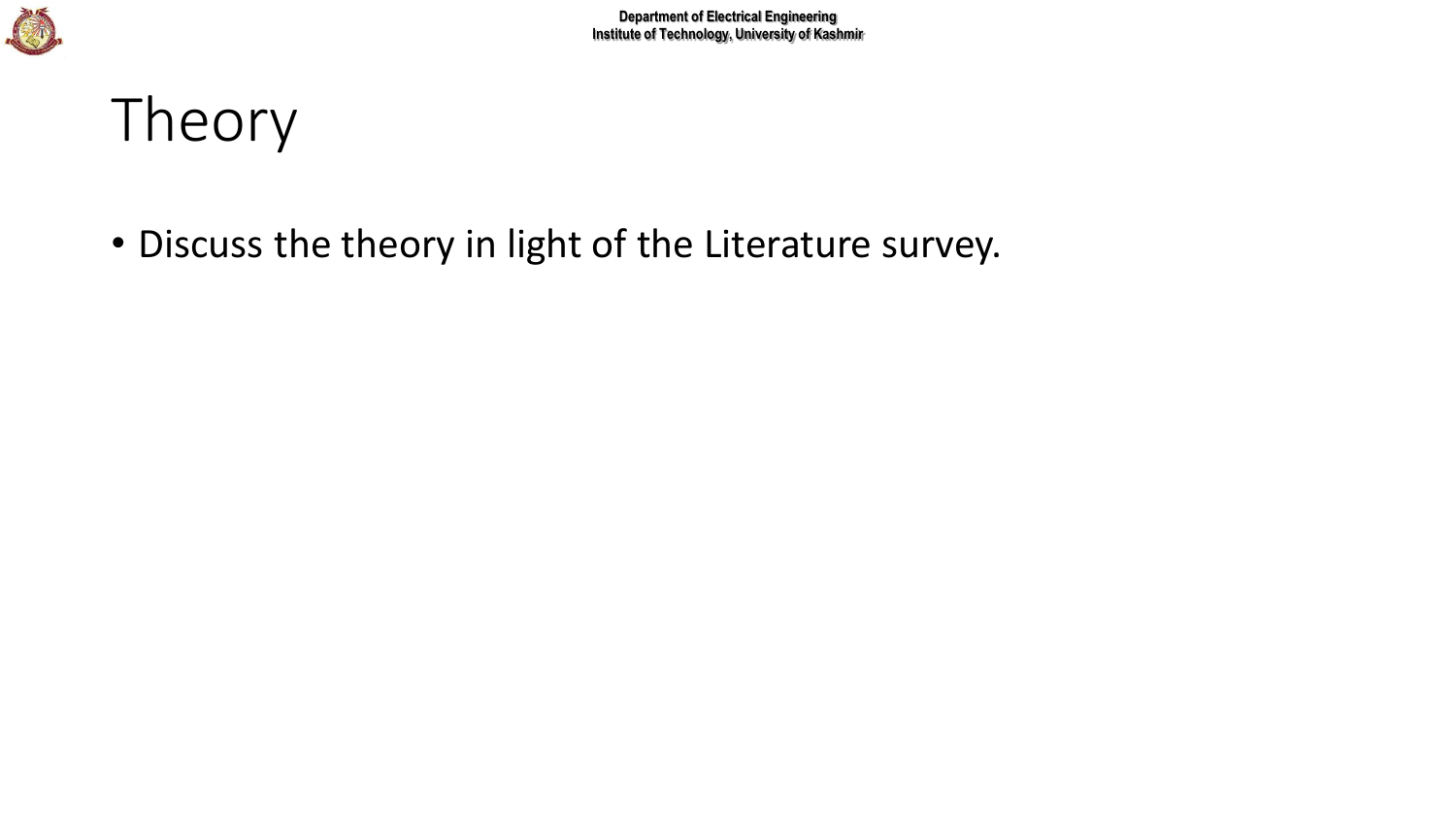

## Diagram

• Circuit diagrams and/or block diagrams be incorporated and discussed.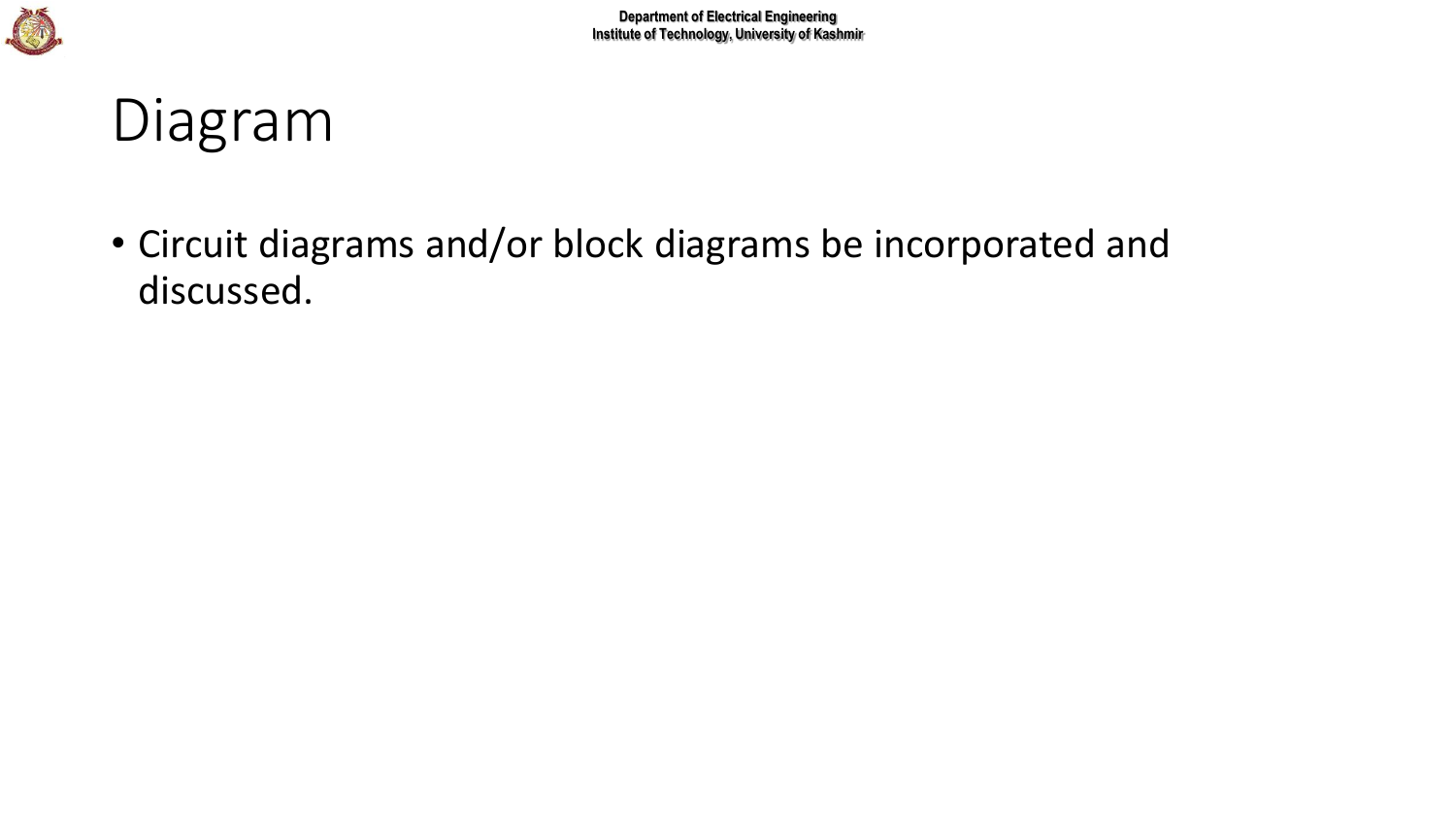

#### Mathematical Model

• Mathematical model be discussed.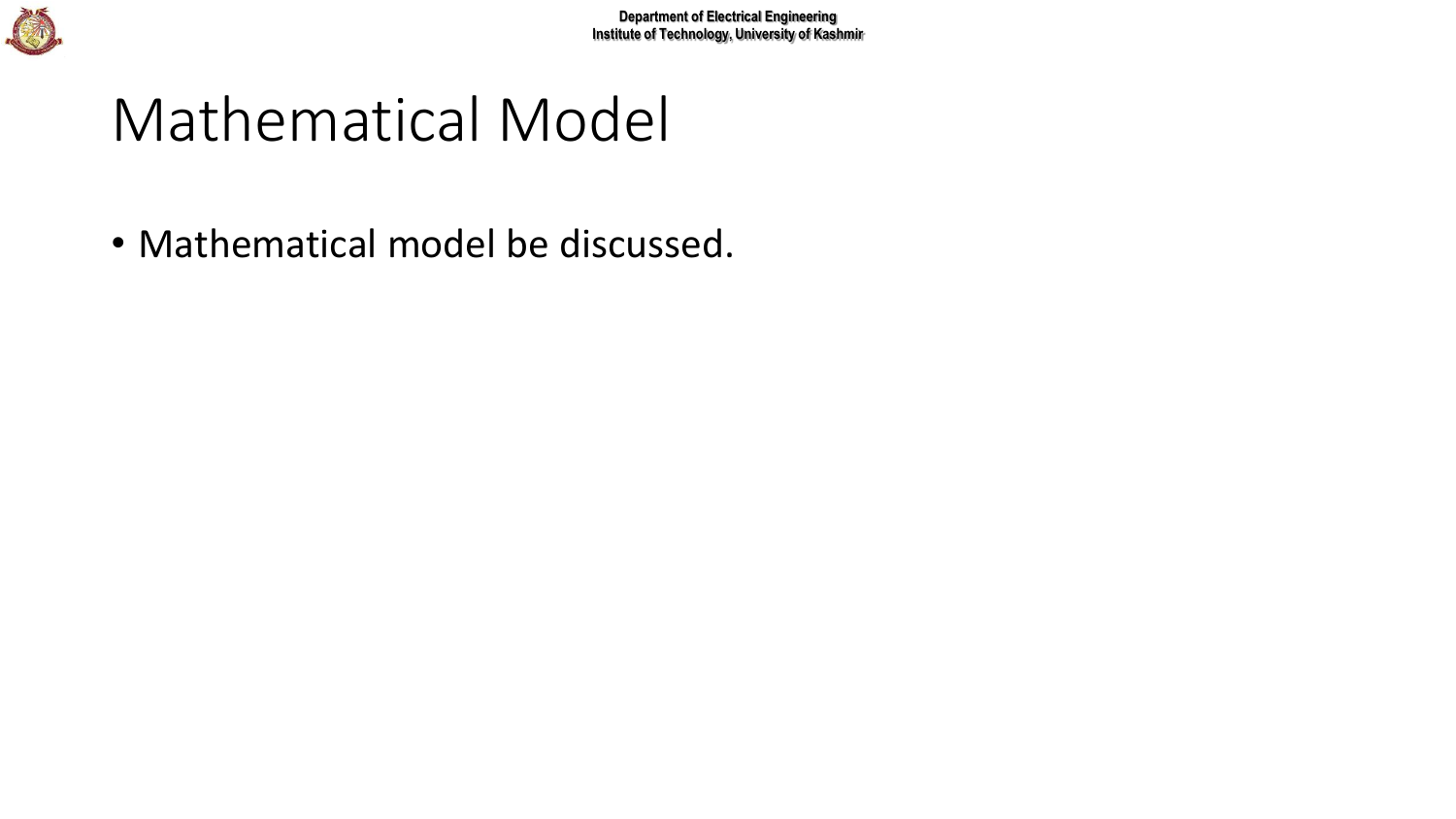

# Observations/Results

• Observations or Results regarding the same be produced (either by simulation or citing other works)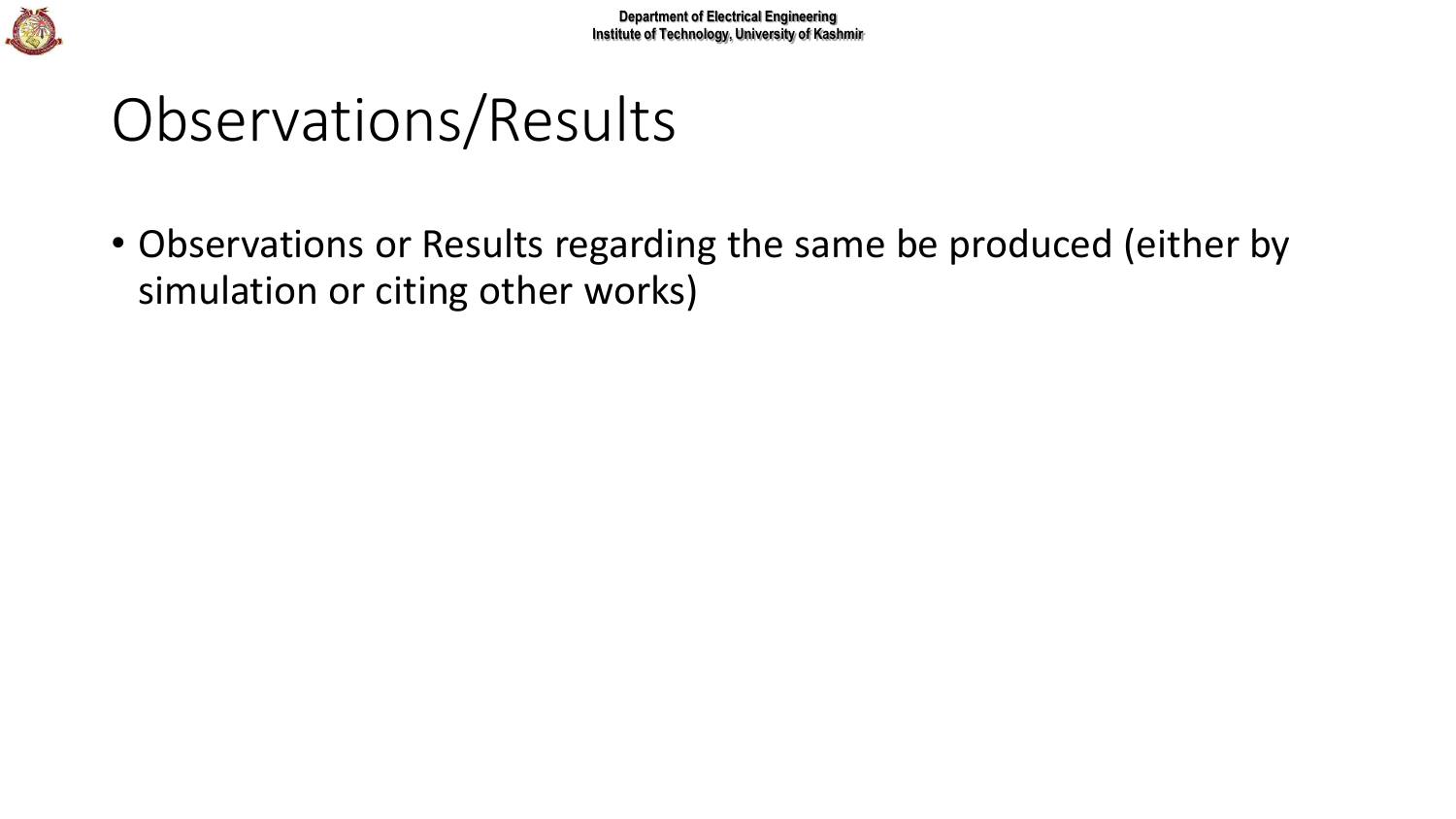



• Briefly summarize and conclude your discussion signifying its importance and relevance.